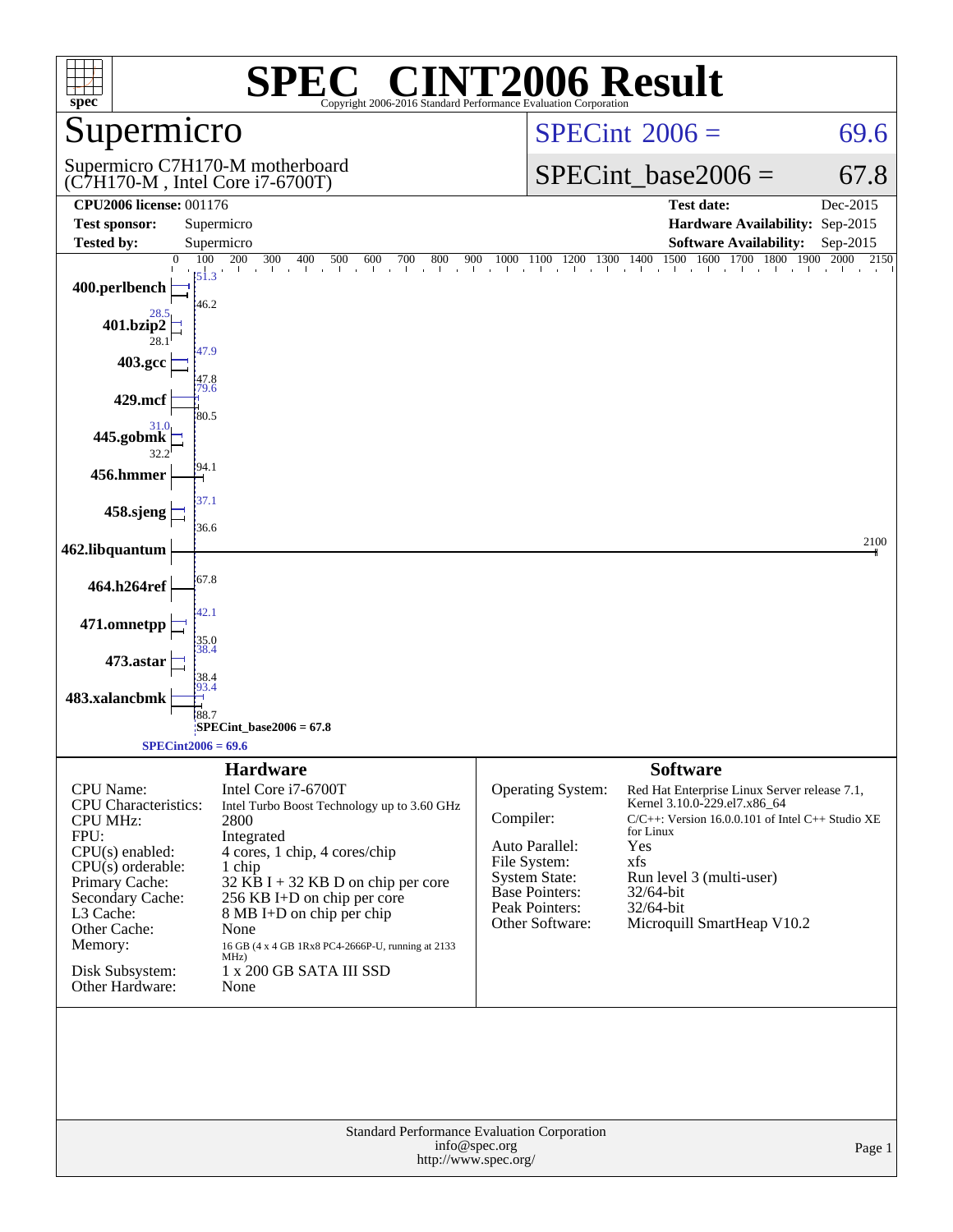

## Supermicro

(C7H170-M , Intel Core i7-6700T) Supermicro C7H170-M motherboard  $SPECint2006 = 69.6$  $SPECint2006 = 69.6$ 

### SPECint base2006 =  $67.8$

**[CPU2006 license:](http://www.spec.org/auto/cpu2006/Docs/result-fields.html#CPU2006license)** 001176 **[Test date:](http://www.spec.org/auto/cpu2006/Docs/result-fields.html#Testdate)** Dec-2015 **[Test sponsor:](http://www.spec.org/auto/cpu2006/Docs/result-fields.html#Testsponsor)** Supermicro **[Hardware Availability:](http://www.spec.org/auto/cpu2006/Docs/result-fields.html#HardwareAvailability)** Sep-2015 **[Tested by:](http://www.spec.org/auto/cpu2006/Docs/result-fields.html#Testedby)** Supermicro **Supermicro [Software Availability:](http://www.spec.org/auto/cpu2006/Docs/result-fields.html#SoftwareAvailability)** Sep-2015

### **[Results Table](http://www.spec.org/auto/cpu2006/Docs/result-fields.html#ResultsTable)**

|                                                                                                          | <b>Base</b>    |       |                |       |                |       | <b>Peak</b>    |              |                |              |                |              |
|----------------------------------------------------------------------------------------------------------|----------------|-------|----------------|-------|----------------|-------|----------------|--------------|----------------|--------------|----------------|--------------|
| <b>Benchmark</b>                                                                                         | <b>Seconds</b> | Ratio | <b>Seconds</b> | Ratio | <b>Seconds</b> | Ratio | <b>Seconds</b> | <b>Ratio</b> | <b>Seconds</b> | <b>Ratio</b> | <b>Seconds</b> | <b>Ratio</b> |
| 400.perlbench                                                                                            | 210            | 46.5  | 211            | 46.2  | 212            | 46.1  | 190            | 51.5         | 191            | 51.2         | <b>190</b>     | 51.3         |
| 401.bzip2                                                                                                | 344            | 28.1  | 344            | 28.1  | 344            | 28.1  | 339            | 28.5         | 339            | 28.5         | 339            | 28.5         |
| $403.\text{gcc}$                                                                                         | 168            | 47.8  | 168            | 47.8  | 168            | 47.8  | 168            | 48.0         | 168            | 47.9         | 168            | 47.8         |
| $429$ mcf                                                                                                | 113            | 80.6  | 116            | 78.5  | 113            | 80.5  | 115            | 79.2         | 114            | 79.9         | 115            | <b>79.6</b>  |
| $445$ .gobmk                                                                                             | 326            | 32.2  | 325            | 32.2  | 325            | 32.2  | 338            | 31.0         | 338            | 31.0         | 339            | 31.0         |
| $ 456$ .hmmer                                                                                            | 99.1           | 94.1  | 99.1           | 94.1  | 99.2           | 94.0  | 99.1           | 94.1         | 99.1           | 94.1         | 99.2           | 94.0         |
| $458$ .sjeng                                                                                             | 330            | 36.6  | 330            | 36.6  | 330            | 36.6  | 326            | 37.1         | 326            | 37.1         | 326            | 37.1         |
| 462.libquantum                                                                                           | 9.86           | 2100  | 9.88           | 2100  | 9.88           | 2100  | 9.86           | 2100         | 9.88           | 2100         | 9.88           | 2100         |
| 464.h264ref                                                                                              | 327            | 67.7  | 327            | 67.8  | 327            | 67.8  | 327            | 67.7         | 327            | 67.8         | 327            | 67.8         |
| 471.omnetpp                                                                                              | 178            | 35.1  | 179            | 34.9  | 179            | 35.0  | 149            | 42.1         | 148            | 42.1         | 149            | 42.1         |
| $ 473$ . astar                                                                                           | 183            | 38.4  | 183            | 38.4  | 182            | 38.5  | 183            | 38.4         | 184            | 38.2         | 183            | 38.4         |
| 483.xalancbmk                                                                                            | 77.7           | 88.8  | 78.0           | 88.5  | 77.8           | 88.7  | 74.1           | 93.1         | 73.9           | 93.4         | 73.7           | 93.6         |
| Results appear in the order in which they were run. Bold underlined text indicates a median measurement. |                |       |                |       |                |       |                |              |                |              |                |              |

### **[Submit Notes](http://www.spec.org/auto/cpu2006/Docs/result-fields.html#SubmitNotes)**

The config file option 'submit' was used.

### **[Operating System Notes](http://www.spec.org/auto/cpu2006/Docs/result-fields.html#OperatingSystemNotes)**

Stack size set to unlimited using "ulimit -s unlimited"

### **[Platform Notes](http://www.spec.org/auto/cpu2006/Docs/result-fields.html#PlatformNotes)**

 As tested, the system used a Supermicro CSE-743TQ-865B-SQ chassis. The chassis is configured with a PWS-865-PQ power supply, 1 SNK-P0046A4 heatsink, as well as 1 FAN-0103L4 rear fan and 2 FAN-0104L4 chassis fan. BIOS Settings: Hyper-threading = Disabled Sysinfo program /usr/cpu2006/config/sysinfo.rev6914 \$Rev: 6914 \$ \$Date:: 2014-06-25 #\$ e3fbb8667b5a285932ceab81e28219e1 running on C7H170-01 Thu Dec 17 01:45:34 2015

 This section contains SUT (System Under Test) info as seen by some common utilities. To remove or add to this section, see: <http://www.spec.org/cpu2006/Docs/config.html#sysinfo>

 From /proc/cpuinfo model name : Intel(R) Core(TM) i7-6700T CPU @ 2.80GHz 1 "physical id"s (chips) 4 "processors" cores, siblings (Caution: counting these is hw and system dependent. The following excerpts from /proc/cpuinfo might not be reliable. Use with caution.)

Continued on next page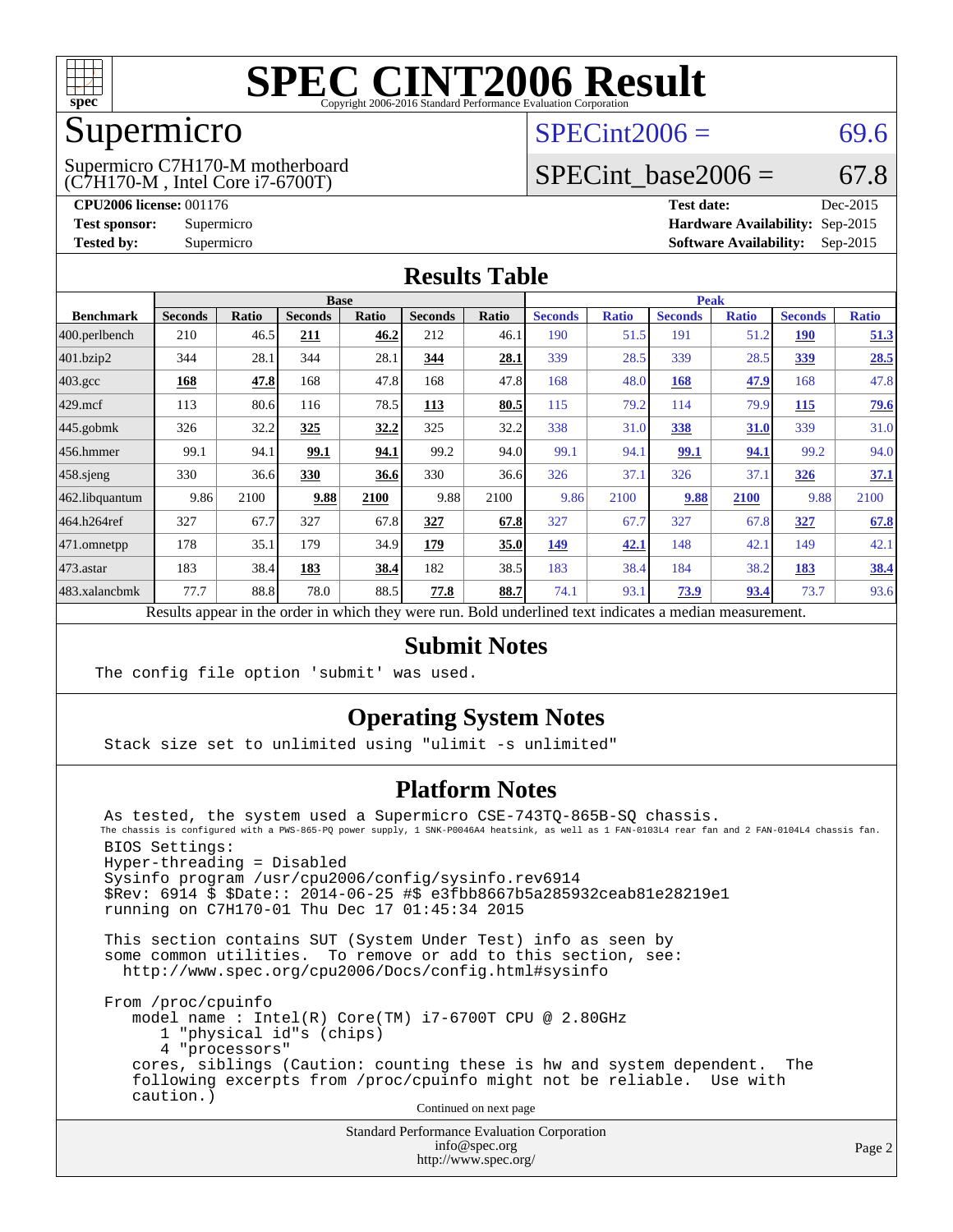

### Supermicro

 $SPECint2006 = 69.6$  $SPECint2006 = 69.6$ 

(C7H170-M , Intel Core i7-6700T) Supermicro C7H170-M motherboard  $SPECTnt\_base2006 = 67.8$ 

**[CPU2006 license:](http://www.spec.org/auto/cpu2006/Docs/result-fields.html#CPU2006license)** 001176 **[Test date:](http://www.spec.org/auto/cpu2006/Docs/result-fields.html#Testdate)** Dec-2015 **[Test sponsor:](http://www.spec.org/auto/cpu2006/Docs/result-fields.html#Testsponsor)** Supermicro **[Hardware Availability:](http://www.spec.org/auto/cpu2006/Docs/result-fields.html#HardwareAvailability)** Sep-2015 **[Tested by:](http://www.spec.org/auto/cpu2006/Docs/result-fields.html#Testedby)** Supermicro **Supermicro [Software Availability:](http://www.spec.org/auto/cpu2006/Docs/result-fields.html#SoftwareAvailability)** Sep-2015

#### **[Platform Notes \(Continued\)](http://www.spec.org/auto/cpu2006/Docs/result-fields.html#PlatformNotes)**

 cpu cores : 4 siblings : 4 physical 0: cores 0 1 2 3 cache size : 8192 KB From /proc/meminfo MemTotal: 16209632 kB HugePages\_Total: 0 Hugepagesize: 2048 kB From /etc/\*release\* /etc/\*version\* os-release: NAME="Red Hat Enterprise Linux Server" VERSION="7.1 (Maipo)" ID="rhel" ID\_LIKE="fedora" VERSION\_ID="7.1" PRETTY\_NAME="Red Hat Enterprise Linux Server 7.1 (Maipo)" ANSI\_COLOR="0;31" CPE\_NAME="cpe:/o:redhat:enterprise\_linux:7.1:GA:server" redhat-release: Red Hat Enterprise Linux Server release 7.1 (Maipo) system-release: Red Hat Enterprise Linux Server release 7.1 (Maipo) system-release-cpe: cpe:/o:redhat:enterprise\_linux:7.1:ga:server uname -a: Linux C7H170-01 3.10.0-229.el7.x86\_64 #1 SMP Thu Jan 29 18:37:38 EST 2015 x86\_64 x86\_64 x86\_64 GNU/Linux run-level 3 Dec 17 01:09 SPEC is set to: /usr/cpu2006<br>Filesystem Type Size Type Size Used Avail Use% Mounted on /dev/sda2 xfs 183G 44G 139G 25% / Additional information from dmidecode: Warning: Use caution when you interpret this section. The 'dmidecode' program reads system data which is "intended to allow hardware to be accurately determined", but the intent may not be met, as there are frequent changes to hardware, firmware, and the "DMTF SMBIOS" standard. BIOS American Megatrends Inc. 1.0c 12/09/2015 Memory: 4x 0420 F4-2666C15-4GRR 4 GB 1 rank 2133 MHz (End of data from sysinfo program) **[General Notes](http://www.spec.org/auto/cpu2006/Docs/result-fields.html#GeneralNotes)** Environment variables set by runspec before the start of the run: KMP\_AFFINITY = "granularity=fine,scatter" LD\_LIBRARY\_PATH = "/usr/cpu2006/libs/32:/usr/cpu2006/libs/64:/usr/cpu2006/sh"

Continued on next page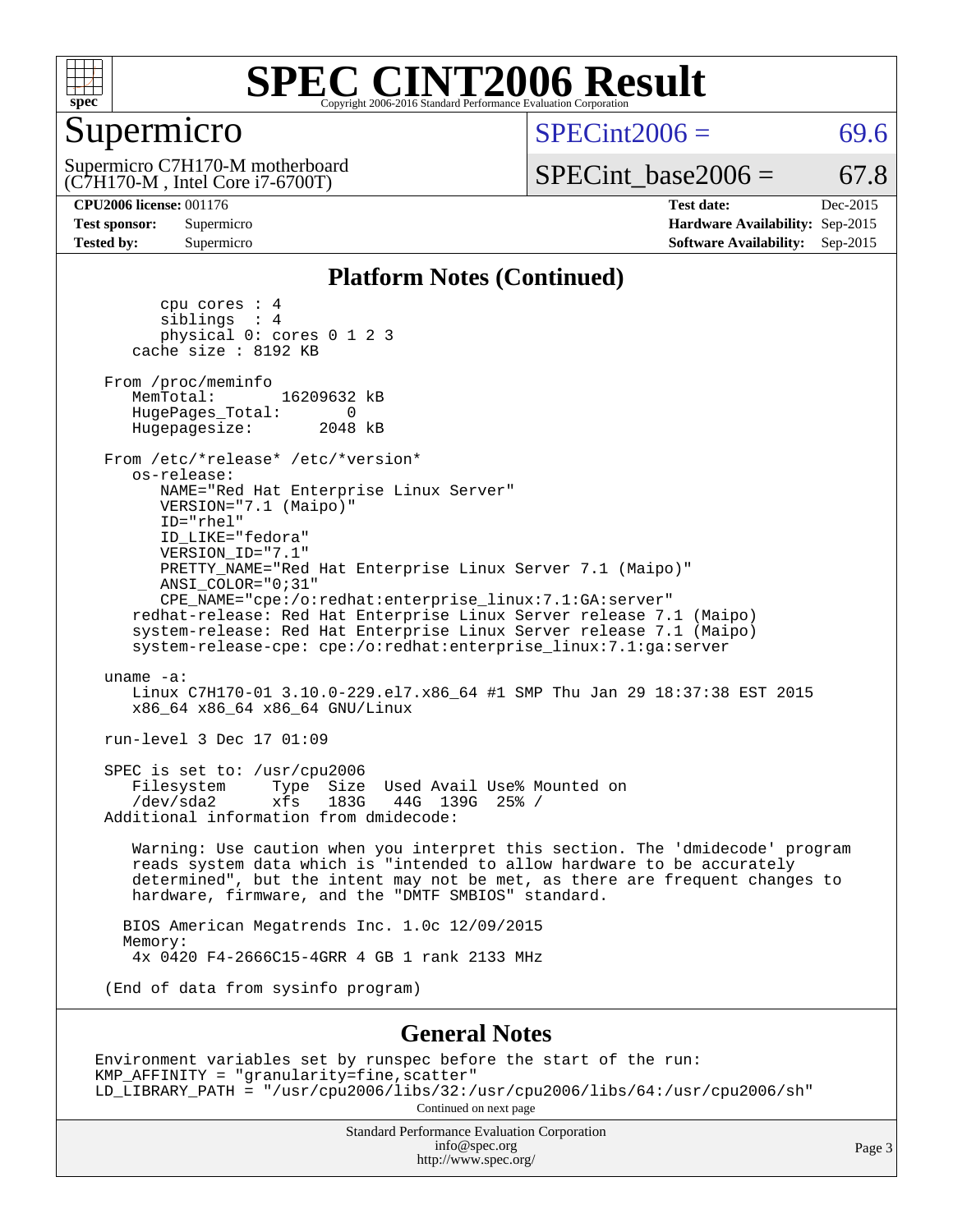

### Supermicro

 $SPECint2006 = 69.6$  $SPECint2006 = 69.6$ 

(C7H170-M , Intel Core i7-6700T) Supermicro C7H170-M motherboard SPECint base2006 =  $67.8$ 

**[CPU2006 license:](http://www.spec.org/auto/cpu2006/Docs/result-fields.html#CPU2006license)** 001176 **[Test date:](http://www.spec.org/auto/cpu2006/Docs/result-fields.html#Testdate)** Dec-2015 **[Test sponsor:](http://www.spec.org/auto/cpu2006/Docs/result-fields.html#Testsponsor)** Supermicro **[Hardware Availability:](http://www.spec.org/auto/cpu2006/Docs/result-fields.html#HardwareAvailability)** Sep-2015 **[Tested by:](http://www.spec.org/auto/cpu2006/Docs/result-fields.html#Testedby)** Supermicro **Supermicro [Software Availability:](http://www.spec.org/auto/cpu2006/Docs/result-fields.html#SoftwareAvailability)** Sep-2015

#### **[General Notes \(Continued\)](http://www.spec.org/auto/cpu2006/Docs/result-fields.html#GeneralNotes)**

OMP\_NUM\_THREADS = "4"

 Binaries compiled on a system with 1x Intel Core i5-4670K CPU + 32GB memory using RedHat EL 7.1 Transparent Huge Pages enabled with: echo always > /sys/kernel/mm/transparent\_hugepage/enabled

### **[Base Compiler Invocation](http://www.spec.org/auto/cpu2006/Docs/result-fields.html#BaseCompilerInvocation)**

[C benchmarks](http://www.spec.org/auto/cpu2006/Docs/result-fields.html#Cbenchmarks):  $\text{icc}$   $-\text{m64}$ 

[C++ benchmarks:](http://www.spec.org/auto/cpu2006/Docs/result-fields.html#CXXbenchmarks) [icpc -m64](http://www.spec.org/cpu2006/results/res2016q1/cpu2006-20151223-38487.flags.html#user_CXXbase_intel_icpc_64bit_fc66a5337ce925472a5c54ad6a0de310)

### **[Base Portability Flags](http://www.spec.org/auto/cpu2006/Docs/result-fields.html#BasePortabilityFlags)**

 400.perlbench: [-DSPEC\\_CPU\\_LP64](http://www.spec.org/cpu2006/results/res2016q1/cpu2006-20151223-38487.flags.html#b400.perlbench_basePORTABILITY_DSPEC_CPU_LP64) [-DSPEC\\_CPU\\_LINUX\\_X64](http://www.spec.org/cpu2006/results/res2016q1/cpu2006-20151223-38487.flags.html#b400.perlbench_baseCPORTABILITY_DSPEC_CPU_LINUX_X64) 401.bzip2: [-DSPEC\\_CPU\\_LP64](http://www.spec.org/cpu2006/results/res2016q1/cpu2006-20151223-38487.flags.html#suite_basePORTABILITY401_bzip2_DSPEC_CPU_LP64) 403.gcc: [-DSPEC\\_CPU\\_LP64](http://www.spec.org/cpu2006/results/res2016q1/cpu2006-20151223-38487.flags.html#suite_basePORTABILITY403_gcc_DSPEC_CPU_LP64) 429.mcf: [-DSPEC\\_CPU\\_LP64](http://www.spec.org/cpu2006/results/res2016q1/cpu2006-20151223-38487.flags.html#suite_basePORTABILITY429_mcf_DSPEC_CPU_LP64) 445.gobmk: [-DSPEC\\_CPU\\_LP64](http://www.spec.org/cpu2006/results/res2016q1/cpu2006-20151223-38487.flags.html#suite_basePORTABILITY445_gobmk_DSPEC_CPU_LP64) 456.hmmer: [-DSPEC\\_CPU\\_LP64](http://www.spec.org/cpu2006/results/res2016q1/cpu2006-20151223-38487.flags.html#suite_basePORTABILITY456_hmmer_DSPEC_CPU_LP64) 458.sjeng: [-DSPEC\\_CPU\\_LP64](http://www.spec.org/cpu2006/results/res2016q1/cpu2006-20151223-38487.flags.html#suite_basePORTABILITY458_sjeng_DSPEC_CPU_LP64) 462.libquantum: [-DSPEC\\_CPU\\_LP64](http://www.spec.org/cpu2006/results/res2016q1/cpu2006-20151223-38487.flags.html#suite_basePORTABILITY462_libquantum_DSPEC_CPU_LP64) [-DSPEC\\_CPU\\_LINUX](http://www.spec.org/cpu2006/results/res2016q1/cpu2006-20151223-38487.flags.html#b462.libquantum_baseCPORTABILITY_DSPEC_CPU_LINUX)

 464.h264ref: [-DSPEC\\_CPU\\_LP64](http://www.spec.org/cpu2006/results/res2016q1/cpu2006-20151223-38487.flags.html#suite_basePORTABILITY464_h264ref_DSPEC_CPU_LP64) 471.omnetpp: [-DSPEC\\_CPU\\_LP64](http://www.spec.org/cpu2006/results/res2016q1/cpu2006-20151223-38487.flags.html#suite_basePORTABILITY471_omnetpp_DSPEC_CPU_LP64) 473.astar: [-DSPEC\\_CPU\\_LP64](http://www.spec.org/cpu2006/results/res2016q1/cpu2006-20151223-38487.flags.html#suite_basePORTABILITY473_astar_DSPEC_CPU_LP64) 483.xalancbmk: [-DSPEC\\_CPU\\_LP64](http://www.spec.org/cpu2006/results/res2016q1/cpu2006-20151223-38487.flags.html#suite_basePORTABILITY483_xalancbmk_DSPEC_CPU_LP64) [-DSPEC\\_CPU\\_LINUX](http://www.spec.org/cpu2006/results/res2016q1/cpu2006-20151223-38487.flags.html#b483.xalancbmk_baseCXXPORTABILITY_DSPEC_CPU_LINUX)

### **[Base Optimization Flags](http://www.spec.org/auto/cpu2006/Docs/result-fields.html#BaseOptimizationFlags)**

[C benchmarks](http://www.spec.org/auto/cpu2006/Docs/result-fields.html#Cbenchmarks):

[-xCORE-AVX2](http://www.spec.org/cpu2006/results/res2016q1/cpu2006-20151223-38487.flags.html#user_CCbase_f-xAVX2_5f5fc0cbe2c9f62c816d3e45806c70d7) [-ipo](http://www.spec.org/cpu2006/results/res2016q1/cpu2006-20151223-38487.flags.html#user_CCbase_f-ipo) [-O3](http://www.spec.org/cpu2006/results/res2016q1/cpu2006-20151223-38487.flags.html#user_CCbase_f-O3) [-no-prec-div](http://www.spec.org/cpu2006/results/res2016q1/cpu2006-20151223-38487.flags.html#user_CCbase_f-no-prec-div) [-parallel](http://www.spec.org/cpu2006/results/res2016q1/cpu2006-20151223-38487.flags.html#user_CCbase_f-parallel) [-opt-prefetch](http://www.spec.org/cpu2006/results/res2016q1/cpu2006-20151223-38487.flags.html#user_CCbase_f-opt-prefetch) [-auto-p32](http://www.spec.org/cpu2006/results/res2016q1/cpu2006-20151223-38487.flags.html#user_CCbase_f-auto-p32)

[C++ benchmarks:](http://www.spec.org/auto/cpu2006/Docs/result-fields.html#CXXbenchmarks)

[-xCORE-AVX2](http://www.spec.org/cpu2006/results/res2016q1/cpu2006-20151223-38487.flags.html#user_CXXbase_f-xAVX2_5f5fc0cbe2c9f62c816d3e45806c70d7) [-ipo](http://www.spec.org/cpu2006/results/res2016q1/cpu2006-20151223-38487.flags.html#user_CXXbase_f-ipo) [-O3](http://www.spec.org/cpu2006/results/res2016q1/cpu2006-20151223-38487.flags.html#user_CXXbase_f-O3) [-no-prec-div](http://www.spec.org/cpu2006/results/res2016q1/cpu2006-20151223-38487.flags.html#user_CXXbase_f-no-prec-div) [-opt-prefetch](http://www.spec.org/cpu2006/results/res2016q1/cpu2006-20151223-38487.flags.html#user_CXXbase_f-opt-prefetch) [-auto-p32](http://www.spec.org/cpu2006/results/res2016q1/cpu2006-20151223-38487.flags.html#user_CXXbase_f-auto-p32) [-Wl,-z,muldefs](http://www.spec.org/cpu2006/results/res2016q1/cpu2006-20151223-38487.flags.html#user_CXXbase_link_force_multiple1_74079c344b956b9658436fd1b6dd3a8a) [-L/sh -lsmartheap64](http://www.spec.org/cpu2006/results/res2016q1/cpu2006-20151223-38487.flags.html#user_CXXbase_SmartHeap64_ed4ef857ce90951921efb0d91eb88472)

### **[Base Other Flags](http://www.spec.org/auto/cpu2006/Docs/result-fields.html#BaseOtherFlags)**

[C benchmarks](http://www.spec.org/auto/cpu2006/Docs/result-fields.html#Cbenchmarks):

Continued on next page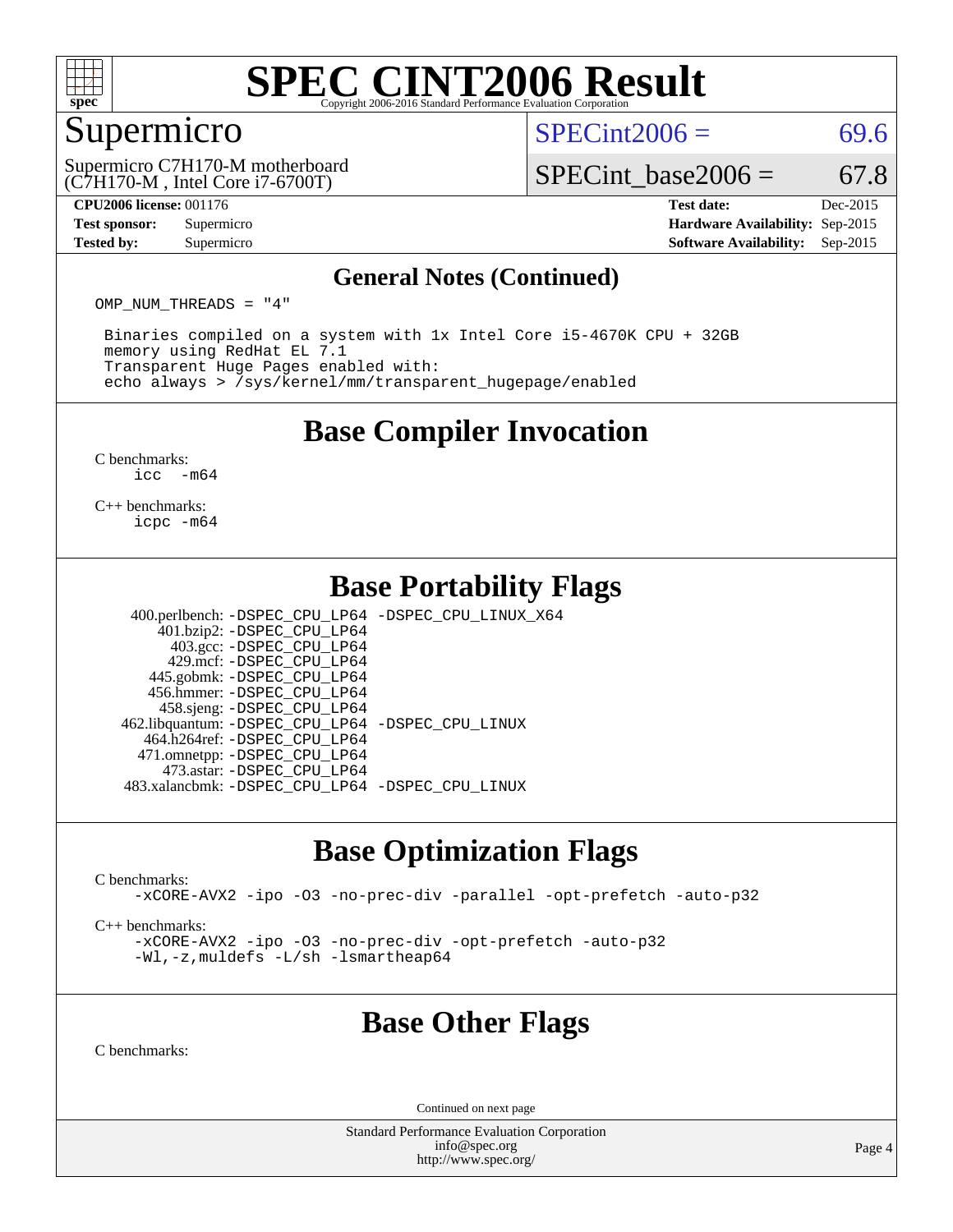

### Supermicro

 $SPECint2006 = 69.6$  $SPECint2006 = 69.6$ 

(C7H170-M , Intel Core i7-6700T) Supermicro C7H170-M motherboard SPECint base2006 =  $67.8$ 

**[CPU2006 license:](http://www.spec.org/auto/cpu2006/Docs/result-fields.html#CPU2006license)** 001176 **[Test date:](http://www.spec.org/auto/cpu2006/Docs/result-fields.html#Testdate)** Dec-2015 **[Test sponsor:](http://www.spec.org/auto/cpu2006/Docs/result-fields.html#Testsponsor)** Supermicro **[Hardware Availability:](http://www.spec.org/auto/cpu2006/Docs/result-fields.html#HardwareAvailability)** Sep-2015 **[Tested by:](http://www.spec.org/auto/cpu2006/Docs/result-fields.html#Testedby)** Supermicro **Supermicro [Software Availability:](http://www.spec.org/auto/cpu2006/Docs/result-fields.html#SoftwareAvailability)** Sep-2015

### **[Base Other Flags \(Continued\)](http://www.spec.org/auto/cpu2006/Docs/result-fields.html#BaseOtherFlags)**

403.gcc: [-Dalloca=\\_alloca](http://www.spec.org/cpu2006/results/res2016q1/cpu2006-20151223-38487.flags.html#b403.gcc_baseEXTRA_CFLAGS_Dalloca_be3056838c12de2578596ca5467af7f3)

## **[Peak Compiler Invocation](http://www.spec.org/auto/cpu2006/Docs/result-fields.html#PeakCompilerInvocation)**

[C benchmarks \(except as noted below\)](http://www.spec.org/auto/cpu2006/Docs/result-fields.html#Cbenchmarksexceptasnotedbelow):

[icc -m64](http://www.spec.org/cpu2006/results/res2016q1/cpu2006-20151223-38487.flags.html#user_CCpeak_intel_icc_64bit_f346026e86af2a669e726fe758c88044)

400.perlbench: [icc -m32 -L/opt/intel/compilers\\_and\\_libraries\\_2016/linux/compiler/lib/ia32\\_lin](http://www.spec.org/cpu2006/results/res2016q1/cpu2006-20151223-38487.flags.html#user_peakCCLD400_perlbench_intel_icc_e10256ba5924b668798078a321b0cb3f)

445.gobmk: [icc -m32 -L/opt/intel/compilers\\_and\\_libraries\\_2016/linux/compiler/lib/ia32\\_lin](http://www.spec.org/cpu2006/results/res2016q1/cpu2006-20151223-38487.flags.html#user_peakCCLD445_gobmk_intel_icc_e10256ba5924b668798078a321b0cb3f)

[C++ benchmarks \(except as noted below\):](http://www.spec.org/auto/cpu2006/Docs/result-fields.html#CXXbenchmarksexceptasnotedbelow)

[icpc -m32 -L/opt/intel/compilers\\_and\\_libraries\\_2016/linux/compiler/lib/ia32\\_lin](http://www.spec.org/cpu2006/results/res2016q1/cpu2006-20151223-38487.flags.html#user_CXXpeak_intel_icpc_b4f50a394bdb4597aa5879c16bc3f5c5)

473.astar: [icpc -m64](http://www.spec.org/cpu2006/results/res2016q1/cpu2006-20151223-38487.flags.html#user_peakCXXLD473_astar_intel_icpc_64bit_fc66a5337ce925472a5c54ad6a0de310)

### **[Peak Portability Flags](http://www.spec.org/auto/cpu2006/Docs/result-fields.html#PeakPortabilityFlags)**

 400.perlbench: [-D\\_FILE\\_OFFSET\\_BITS=64](http://www.spec.org/cpu2006/results/res2016q1/cpu2006-20151223-38487.flags.html#user_peakPORTABILITY400_perlbench_file_offset_bits_64_438cf9856305ebd76870a2c6dc2689ab) [-DSPEC\\_CPU\\_LINUX\\_IA32](http://www.spec.org/cpu2006/results/res2016q1/cpu2006-20151223-38487.flags.html#b400.perlbench_peakCPORTABILITY_DSPEC_CPU_LINUX_IA32) 401.bzip2: [-DSPEC\\_CPU\\_LP64](http://www.spec.org/cpu2006/results/res2016q1/cpu2006-20151223-38487.flags.html#suite_peakPORTABILITY401_bzip2_DSPEC_CPU_LP64) 403.gcc: [-DSPEC\\_CPU\\_LP64](http://www.spec.org/cpu2006/results/res2016q1/cpu2006-20151223-38487.flags.html#suite_peakPORTABILITY403_gcc_DSPEC_CPU_LP64) 429.mcf: [-DSPEC\\_CPU\\_LP64](http://www.spec.org/cpu2006/results/res2016q1/cpu2006-20151223-38487.flags.html#suite_peakPORTABILITY429_mcf_DSPEC_CPU_LP64) 445.gobmk: [-D\\_FILE\\_OFFSET\\_BITS=64](http://www.spec.org/cpu2006/results/res2016q1/cpu2006-20151223-38487.flags.html#user_peakPORTABILITY445_gobmk_file_offset_bits_64_438cf9856305ebd76870a2c6dc2689ab) 456.hmmer: [-DSPEC\\_CPU\\_LP64](http://www.spec.org/cpu2006/results/res2016q1/cpu2006-20151223-38487.flags.html#suite_peakPORTABILITY456_hmmer_DSPEC_CPU_LP64) 458.sjeng: [-DSPEC\\_CPU\\_LP64](http://www.spec.org/cpu2006/results/res2016q1/cpu2006-20151223-38487.flags.html#suite_peakPORTABILITY458_sjeng_DSPEC_CPU_LP64) 462.libquantum: [-DSPEC\\_CPU\\_LP64](http://www.spec.org/cpu2006/results/res2016q1/cpu2006-20151223-38487.flags.html#suite_peakPORTABILITY462_libquantum_DSPEC_CPU_LP64) [-DSPEC\\_CPU\\_LINUX](http://www.spec.org/cpu2006/results/res2016q1/cpu2006-20151223-38487.flags.html#b462.libquantum_peakCPORTABILITY_DSPEC_CPU_LINUX) 464.h264ref: [-DSPEC\\_CPU\\_LP64](http://www.spec.org/cpu2006/results/res2016q1/cpu2006-20151223-38487.flags.html#suite_peakPORTABILITY464_h264ref_DSPEC_CPU_LP64) 471.omnetpp: [-D\\_FILE\\_OFFSET\\_BITS=64](http://www.spec.org/cpu2006/results/res2016q1/cpu2006-20151223-38487.flags.html#user_peakPORTABILITY471_omnetpp_file_offset_bits_64_438cf9856305ebd76870a2c6dc2689ab) 473.astar: [-DSPEC\\_CPU\\_LP64](http://www.spec.org/cpu2006/results/res2016q1/cpu2006-20151223-38487.flags.html#suite_peakPORTABILITY473_astar_DSPEC_CPU_LP64) 483.xalancbmk: [-D\\_FILE\\_OFFSET\\_BITS=64](http://www.spec.org/cpu2006/results/res2016q1/cpu2006-20151223-38487.flags.html#user_peakPORTABILITY483_xalancbmk_file_offset_bits_64_438cf9856305ebd76870a2c6dc2689ab) [-DSPEC\\_CPU\\_LINUX](http://www.spec.org/cpu2006/results/res2016q1/cpu2006-20151223-38487.flags.html#b483.xalancbmk_peakCXXPORTABILITY_DSPEC_CPU_LINUX)

### **[Peak Optimization Flags](http://www.spec.org/auto/cpu2006/Docs/result-fields.html#PeakOptimizationFlags)**

[C benchmarks](http://www.spec.org/auto/cpu2006/Docs/result-fields.html#Cbenchmarks):

 400.perlbench: [-xCORE-AVX2](http://www.spec.org/cpu2006/results/res2016q1/cpu2006-20151223-38487.flags.html#user_peakPASS2_CFLAGSPASS2_LDCFLAGS400_perlbench_f-xAVX2_5f5fc0cbe2c9f62c816d3e45806c70d7)(pass 2) [-prof-gen:threadsafe](http://www.spec.org/cpu2006/results/res2016q1/cpu2006-20151223-38487.flags.html#user_peakPASS1_CFLAGSPASS1_LDCFLAGS400_perlbench_prof_gen_21a26eb79f378b550acd7bec9fe4467a)(pass 1)  $-i\text{po}(pass 2)$  [-O3](http://www.spec.org/cpu2006/results/res2016q1/cpu2006-20151223-38487.flags.html#user_peakPASS2_CFLAGSPASS2_LDCFLAGS400_perlbench_f-O3) $(pass 2)$  [-no-prec-div](http://www.spec.org/cpu2006/results/res2016q1/cpu2006-20151223-38487.flags.html#user_peakPASS2_CFLAGSPASS2_LDCFLAGS400_perlbench_f-no-prec-div) $(pass 2)$ [-par-num-threads=1](http://www.spec.org/cpu2006/results/res2016q1/cpu2006-20151223-38487.flags.html#user_peakPASS1_CFLAGSPASS1_LDCFLAGS400_perlbench_par_num_threads_786a6ff141b4e9e90432e998842df6c2)(pass 1) [-prof-use](http://www.spec.org/cpu2006/results/res2016q1/cpu2006-20151223-38487.flags.html#user_peakPASS2_CFLAGSPASS2_LDCFLAGS400_perlbench_prof_use_bccf7792157ff70d64e32fe3e1250b55)(pass 2) [-opt-prefetch](http://www.spec.org/cpu2006/results/res2016q1/cpu2006-20151223-38487.flags.html#user_peakCOPTIMIZE400_perlbench_f-opt-prefetch) [-ansi-alias](http://www.spec.org/cpu2006/results/res2016q1/cpu2006-20151223-38487.flags.html#user_peakCOPTIMIZE400_perlbench_f-ansi-alias) 401.bzip2: [-xCORE-AVX2](http://www.spec.org/cpu2006/results/res2016q1/cpu2006-20151223-38487.flags.html#user_peakPASS2_CFLAGSPASS2_LDCFLAGS401_bzip2_f-xAVX2_5f5fc0cbe2c9f62c816d3e45806c70d7)(pass 2) [-prof-gen:threadsafe](http://www.spec.org/cpu2006/results/res2016q1/cpu2006-20151223-38487.flags.html#user_peakPASS1_CFLAGSPASS1_LDCFLAGS401_bzip2_prof_gen_21a26eb79f378b550acd7bec9fe4467a)(pass 1) [-ipo](http://www.spec.org/cpu2006/results/res2016q1/cpu2006-20151223-38487.flags.html#user_peakPASS2_CFLAGSPASS2_LDCFLAGS401_bzip2_f-ipo)(pass 2) [-O3](http://www.spec.org/cpu2006/results/res2016q1/cpu2006-20151223-38487.flags.html#user_peakPASS2_CFLAGSPASS2_LDCFLAGS401_bzip2_f-O3)(pass 2) [-no-prec-div](http://www.spec.org/cpu2006/results/res2016q1/cpu2006-20151223-38487.flags.html#user_peakCOPTIMIZEPASS2_CFLAGSPASS2_LDCFLAGS401_bzip2_f-no-prec-div) [-par-num-threads=1](http://www.spec.org/cpu2006/results/res2016q1/cpu2006-20151223-38487.flags.html#user_peakPASS1_CFLAGSPASS1_LDCFLAGS401_bzip2_par_num_threads_786a6ff141b4e9e90432e998842df6c2)(pass 1) [-prof-use](http://www.spec.org/cpu2006/results/res2016q1/cpu2006-20151223-38487.flags.html#user_peakPASS2_CFLAGSPASS2_LDCFLAGS401_bzip2_prof_use_bccf7792157ff70d64e32fe3e1250b55)(pass 2) [-auto-ilp32](http://www.spec.org/cpu2006/results/res2016q1/cpu2006-20151223-38487.flags.html#user_peakCOPTIMIZE401_bzip2_f-auto-ilp32) [-opt-prefetch](http://www.spec.org/cpu2006/results/res2016q1/cpu2006-20151223-38487.flags.html#user_peakCOPTIMIZE401_bzip2_f-opt-prefetch) [-ansi-alias](http://www.spec.org/cpu2006/results/res2016q1/cpu2006-20151223-38487.flags.html#user_peakCOPTIMIZE401_bzip2_f-ansi-alias) Continued on next page

> Standard Performance Evaluation Corporation [info@spec.org](mailto:info@spec.org) <http://www.spec.org/>

Page 5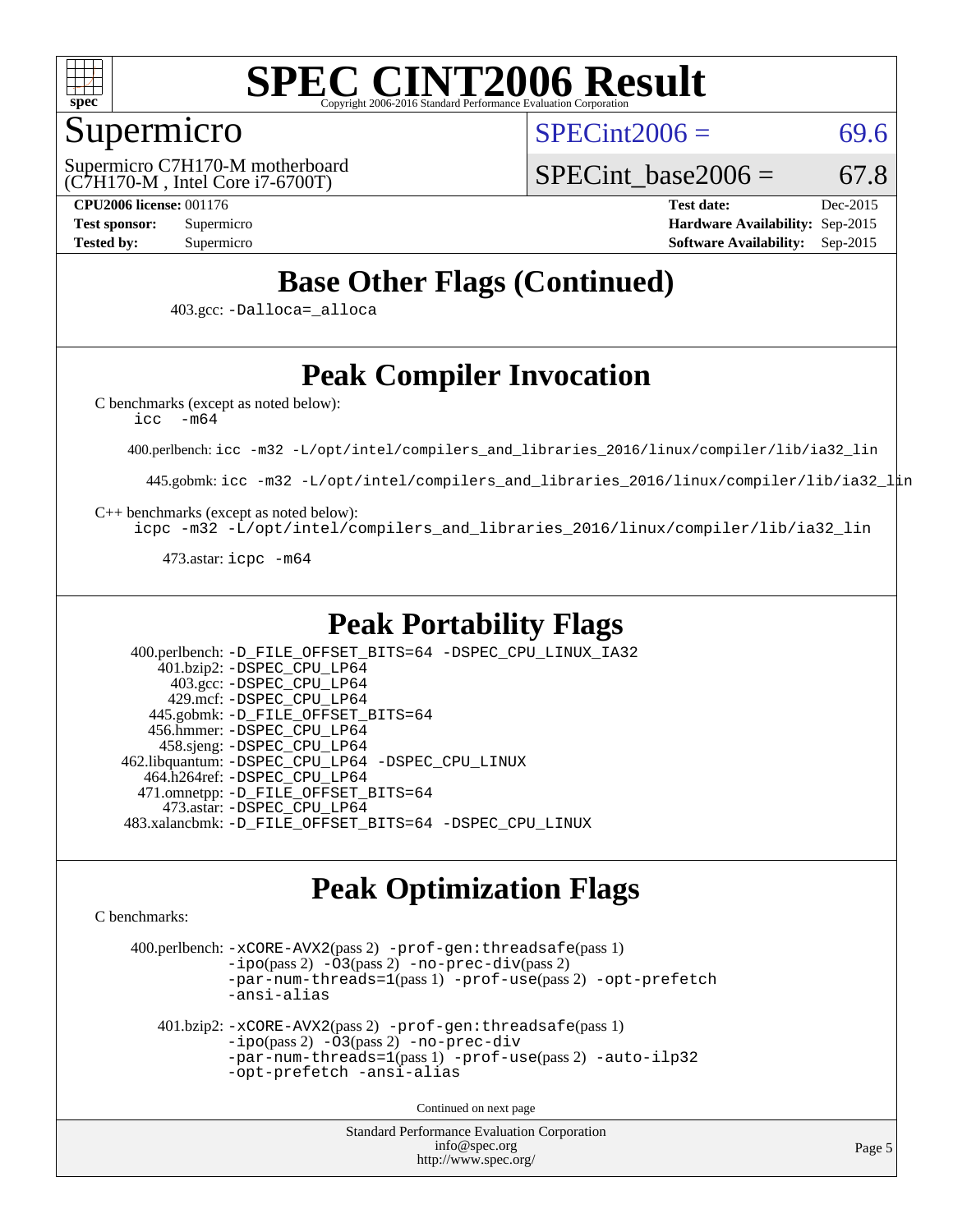

## Supermicro

 $SPECint2006 = 69.6$  $SPECint2006 = 69.6$ 

(C7H170-M , Intel Core i7-6700T) Supermicro C7H170-M motherboard

SPECint base2006 =  $67.8$ 

| <b>Test sponsor:</b> | Supermicro |
|----------------------|------------|
| <b>Tested by:</b>    | Supermicro |

**[CPU2006 license:](http://www.spec.org/auto/cpu2006/Docs/result-fields.html#CPU2006license)** 001176 **[Test date:](http://www.spec.org/auto/cpu2006/Docs/result-fields.html#Testdate)** Dec-2015 **[Hardware Availability:](http://www.spec.org/auto/cpu2006/Docs/result-fields.html#HardwareAvailability)** Sep-2015 **[Software Availability:](http://www.spec.org/auto/cpu2006/Docs/result-fields.html#SoftwareAvailability)** Sep-2015

## **[Peak Optimization Flags \(Continued\)](http://www.spec.org/auto/cpu2006/Docs/result-fields.html#PeakOptimizationFlags)**

```
 403.gcc: -xCORE-AVX2 -ipo -O3 -no-prec-div -inline-calloc
                -opt-malloc-options=3 -auto-ilp32
         429.mcf: -xCORE-AVX2 -ipo -O3 -no-prec-div -parallel
                -opt-prefetch -auto-p32
       445.gobmk: -xCORE-AVX2(pass 2) -prof-gen:threadsafe(pass 1)
                -prof-use(pass 2) -par-num-threads=1(pass 1) -ansi-alias
      456.hmmer: basepeak = yes
        458.sjeng: -xCORE-AVX2(pass 2) -prof-gen:threadsafe(pass 1)
                -i\text{po}(pass 2) -\text{O3}(pass 2)-no-prec-div(pass 2)
                -par-num-threads=1(pass 1) -prof-use(pass 2) -unroll4
   462.libquantum: basepeak = yes
     464.h264ref: basepeak = yes
C++ benchmarks: 
      471.omnetpp: -xCORE-AVX2(pass 2) -prof-gen:threadsafe(pass 1)
                -i\text{po}(pass 2) -\overline{O}3(pass 2) -no-prec\div\overline{div}(pass 2)-par-num-threads=1(pass 1) -prof-use(pass 2)
                -opt-ra-region-strategy=block -ansi-alias
                -Wl,-z,muldefs -L/sh -lsmartheap
         473.astar: -xCORE-AVX2 -ipo -O3 -no-prec-div -opt-prefetch
                -auto-p32 -Wl,-z,muldefs -L/sh -lsmartheap64
    483.xalancbmk: -xCORE-AVX2 -ipo -O3 -no-prec-div -opt-prefetch
                -ansi-alias -Wl,-z,muldefs -L/sh -lsmartheap
```
### **[Peak Other Flags](http://www.spec.org/auto/cpu2006/Docs/result-fields.html#PeakOtherFlags)**

[C benchmarks](http://www.spec.org/auto/cpu2006/Docs/result-fields.html#Cbenchmarks):

403.gcc: [-Dalloca=\\_alloca](http://www.spec.org/cpu2006/results/res2016q1/cpu2006-20151223-38487.flags.html#b403.gcc_peakEXTRA_CFLAGS_Dalloca_be3056838c12de2578596ca5467af7f3)

The flags files that were used to format this result can be browsed at <http://www.spec.org/cpu2006/flags/Intel-ic16.0-official-linux64.html> <http://www.spec.org/cpu2006/flags/Supermicro-Platform-Settings-V1.2-revH.html>

You can also download the XML flags sources by saving the following links:

<http://www.spec.org/cpu2006/flags/Intel-ic16.0-official-linux64.xml> <http://www.spec.org/cpu2006/flags/Supermicro-Platform-Settings-V1.2-revH.xml>